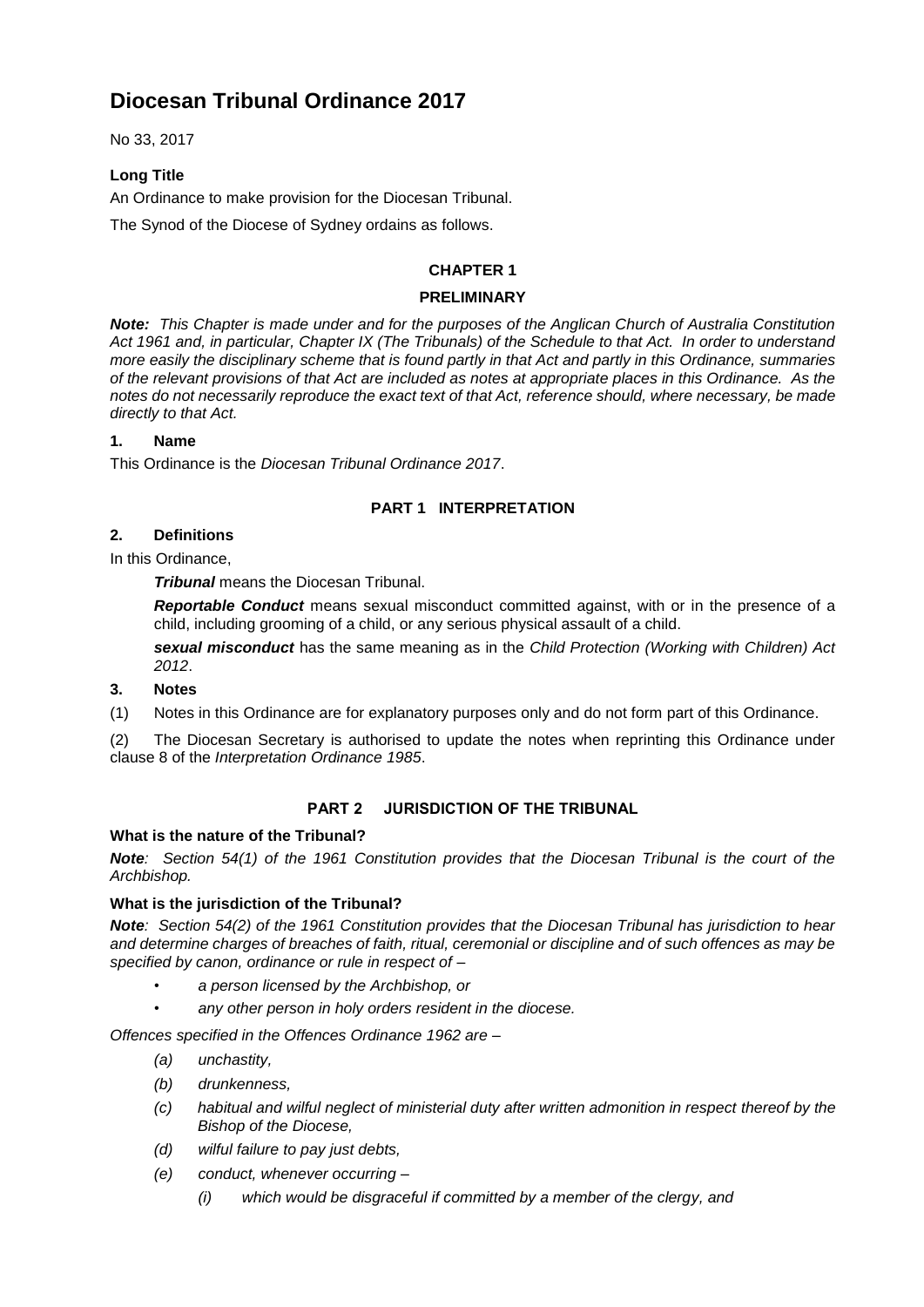- *(ii) which at the time the charge is preferred is productive, or if known publicly would be productive, of scandal or evil report,*
- *(f) sexual abuse,*
- *(g) child abuse,*
- *(h) conviction in New South Wales of an offence which is punishable by penal servitude or imprisonment for 12 months or upwards or the conviction outside New South Wales of an offence which, if committed in New South Wales, would be an offence so punishable,*
- *(i) grooming,*
- *(j) inappropriate pastoral conduct involving a child, and*
- *(k) possession, production or distribution of child exploitation material.*

*Section 54(2A) of the 1961 Constitution provides that the Diocesan Tribunal also has jurisdiction to hear a charge relating to an offence of unchastity, an offence involving sexual misconduct or an offence relating to a conviction for a criminal offence that is punishable by imprisonment for 12 months or more in respect of a member of the clergy if –*

- *• the act of the member of the clergy which gave rise to the charge occurred in the Diocese, or*
- *• the member of the clergy was licensed by the Archbishop or was resident in the Diocese within 2 years before the charge was laid, or*
- *• the member of the clergy is in prison as a convicted person at the time the charge was laid, but within 2 years before imprisonment was licensed by the Archbishop or was ordinarily resident in the Diocese.*

## **PART 3 CHARGES**

*Note*: *Section 54(3) of the 1961 Constitution provides that a person appointed by the bishop of a diocese or any five adult communicant members of this Church resident within the diocese may promote a charge against any person licensed by the bishop of the diocese or against any other person in holy orders resident in the diocese in respect of breach of faith ritual or ceremonial either before the diocesan tribunal or before the provincial tribunal in its original jurisdiction. A charge be preferred against a rector of a parish with reference to an offence alleged to have been committed within that parish the promotors must be parishioners of that parish.*

*Any charge relating to faith ritual or ceremonial to be heard by the tribunal must first be referred to a board of enquiry appointed by ordinance of the diocesan synod and may proceed to a hearing if the said board allows it as a charge proper to be heard.*

*By clause 29 of this Ordinance, Parts 2 and 3 of this Chapter apply to a charge in respect of a breach of faith, ritual or ceremonial in the same way as these Parts apply to a charge for other wrongdoing except as provided by Chapter 2.*

## **4. Archbishop's appointee**

(1) The appointment by the Archbishop of a person to make a charge is to be in writing signed by the Archbishop.

(2) The appointment continues until it is revoked in writing by the Archbishop, unless the appointment is expressed to be for the purpose of making a particular charge or charges or for a specified period of time.

## **5. What is the form of a charge?**

(1) A charge must state –

- (a) the wrongdoing that it is alleged the person has committed, and
- (b) particulars of the acts or omissions alleged to constitute the wrongdoing.
- (2) A charge may allege more than one wrongdoing.

(3) The allegations in the charge must be verified by statutory declaration made by the person or persons making the charge or by any other person or persons.

(4) A charge must be signed by the person or persons making the charge.

(5) A charge must include an address within the Diocese for service of documents on the person or persons making the charge.

(6) A charge may be, but does not have to be, in the form of Schedule 1, Schedule 2 or Schedule 3, to this Ordinance.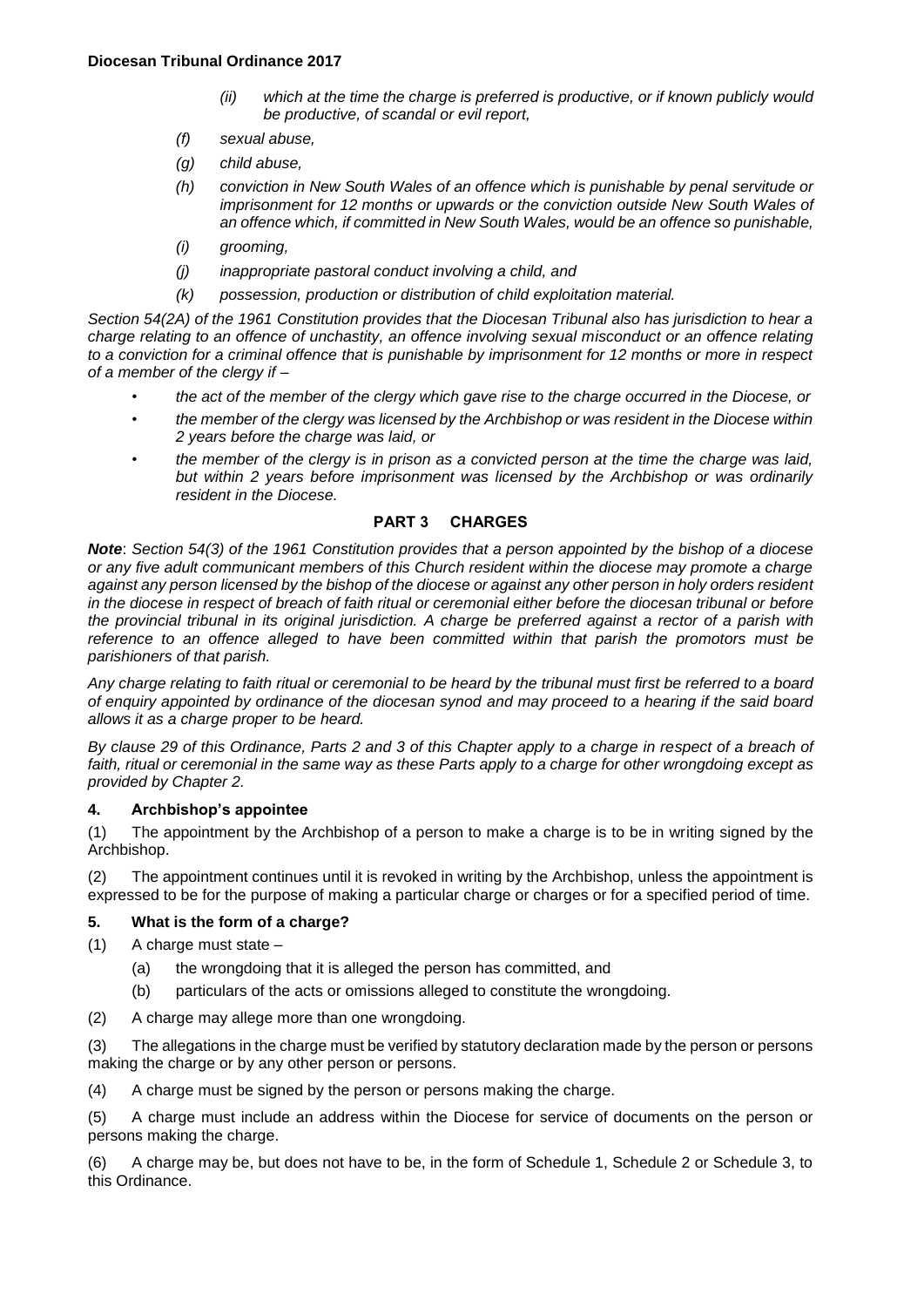## **6. How is a charge made?**

A charge is made by lodging a copy of the charge at the Registrar's office together with the statutory declaration or declarations verifying the allegations in the charge.

# **7. Is there a time limit to the making of a charge?**

(1) Subject to clause 30, there is no time limit to the making of a charge.

(2) However, the Tribunal, under clause 20, may dismiss a charge for delay in making the charge.

# **8. Can a charge be withdrawn?**

(1) The person who has or the persons who have made a charge may, with the consent of the person charged, withdraw the charge at any time before it has been referred to the Tribunal by the Registrar.

(2) The person who has or the persons who have made a charge may, with the consent of the person charged and of the Tribunal, withdraw the charge at any time after it has been referred to the Tribunal by the Registrar.

(3) In granting its consent, the Tribunal may direct that a specified person or persons be substituted for the person or persons who made the charge.

(4) A charge is withdrawn by lodging a copy of the notice of withdrawal at the office of the Registrar.

(5) The notice of withdrawal is to be signed by the person or persons making the charge and the person charged.

(6) If a charge is withdrawn, no further proceedings may be taken under this Ordinance in relation to the charge by the person or persons who made the charge.

(7) However, the withdrawal of a charge does not prevent another person or other persons from making the same or a different charge against the person named in the charge that is withdrawn.

## **9. Notice of the charge**

As soon as practicable after a charge is made against a person, the Registrar must serve a copy of the charge on the person.

# **Circumstances in which the Archbishop may suspend a person from office**

## *Notes:*

*(1) Suspension before promotion of charge –*

*Section 61(2) of the 1961 Constitution provides that the Archbishop may suspend a person licensed by the Archbishop, or a person in holy orders resident in the Diocese, from the duties of office where –*

- *(a) a charge is proposed to be promoted under this Ordinance, and*
- *(b) the charge will not allege a breach of faith, ritual or ceremonial, and*
- *(c) the charge relates to an offence that is punishable by imprisonment for 12 months or more of which the person has been charged or convicted or in respect of which the Archbishop has received a report from an experienced lawyer stating that there is a prima facie case of the person having committed the offence.*

*Section 61(3) – (6) of the 1961 Constitution provide that the period of suspension must not exceed 28 days from the date of service of the Archbishop's notice of suspension on the person unless the charge is promoted within the period of suspension, in which case the period of suspension continues until the first meeting of the Standing Committee thereafter. The Archbishop may revoke a suspension at any time during its currency. Suspension from the duties of office does not deprive a person from the benefits appertaining to the office.*

## *(2) Suspension following promotion of charge –*

*Section 61(1) of the 1961 Constitution provides that where a charge has been promoted before the Diocesan Tribunal against a person licensed by the Archbishop, the Archbishop, with the concurrence of the Standing Committee, may suspend the person from the duties of his or her office until determination of the charge, or a lesser time. The Archbishop may make such arrangements for the performance of the duties of the office as may be authorised by any canon, ordinance or rule or, in the absence of such canon, ordinance or rule, as the Archbishop deems proper.*

## **10. Request for answer to the charge**

- (1) The Registrar must serve, with the copy of the charge
	- (a) a request that the person charged lodge an answer to the charge at the Registrar's office within a period of not less than 21 days specified in the Registrar's request, and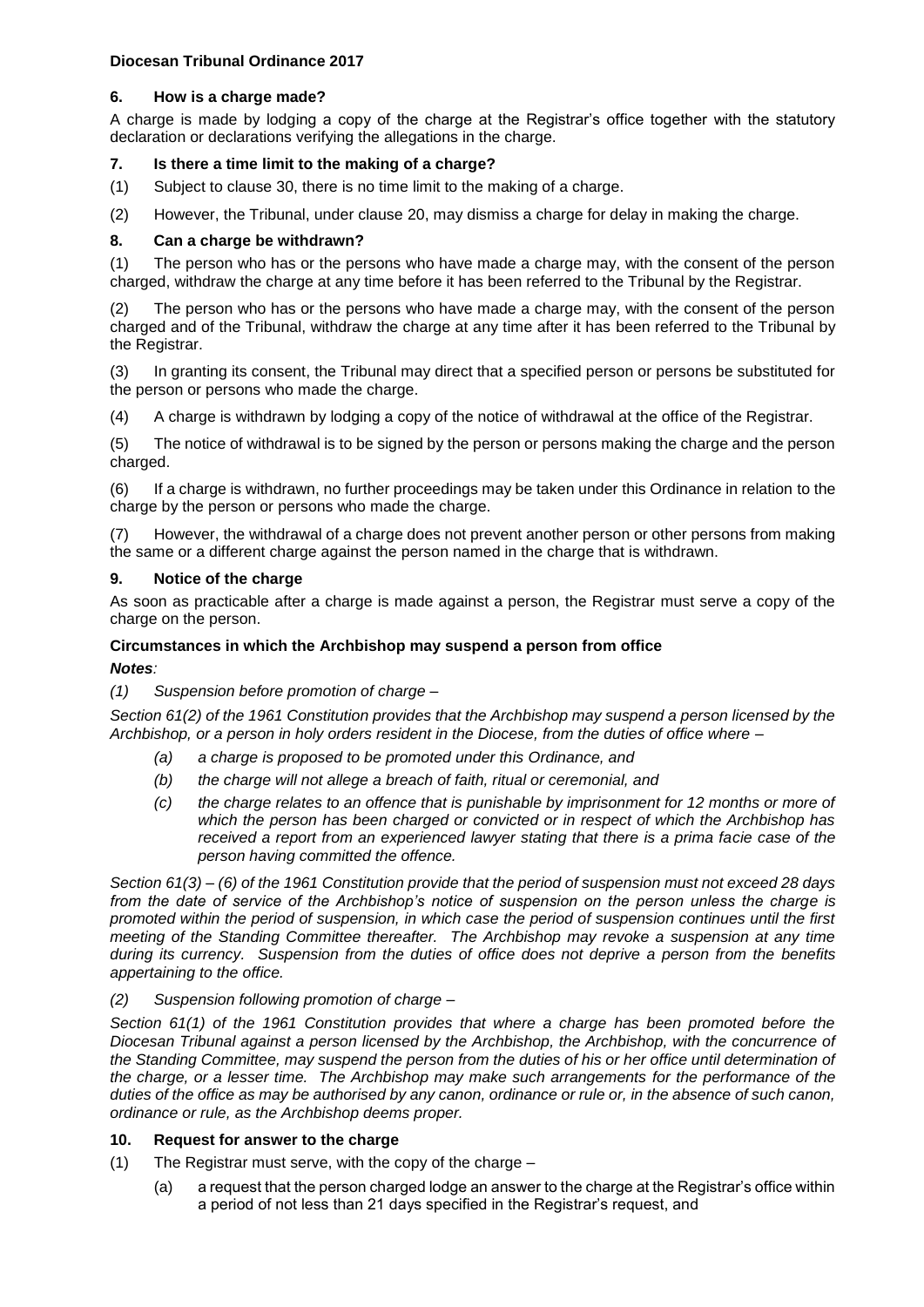- (b) general information concerning the processes under this Ordinance, the possible sanctions that might follow if the charge is proven, and the opportunities for their mitigation or suspension (all of which may be done by providing the person charged with a copy of this Ordinance), and
- (c) a caution not to make any admissions without the benefit of legal advice.

(2) The Registrar may from time to time by notice in writing to the person charged extend the period specified for lodging the person's answer even though the period originally specified or any previous extension has elapsed.

#### **11. Answer to the charge**

- (1) An answer to a charge must be signed by the person charged.
- (2) In an answer, the person charged may do either or both of the following
	- (a) admit all or any of the allegations in the charge,
	- (b) deny all or any of the allegations in the charge and verify such denial by way of statutory declaration lodged with the answer.

(3) The answer, together with any statutory declaration verifying the denial of all or any of the allegations in the charge, is to be lodged at the Registrar's office.

(4) The Registrar is to send a copy of the answer and any statutory declaration lodged with the answer to the person or persons making the charge.

(5) The Registrar is to notify the person or persons making the charge if the person against whom the charge is made fails to lodge an answer within the requisite period.

- (6) A failure by the person against whom the charge is made  $-$ 
	- (a) to admit in an answer any allegation in the charge, or
	- (b) to deny in an answer any allegation in the charge and to verify such denial by way of statutory declaration lodged with the answer,

within the requisite period for lodging an answer to a charge is taken to be a denial of the allegation within the requisite period.

#### **12. What procedure applies if a charge (not relating to faith, ritual or ceremonial) is admitted?**

(1) If any wrongdoing alleged in a charge, or part of a charge, that does not relate to faith, ritual or ceremonial, is admitted within the requisite period for lodging an answer to the charge, the Registrar is to refer the charge, or part, to the Tribunal.

(2) The Diocesan Tribunal is to make a recommendation to the Archbishop concerning the wrongdoing admitted, in accordance with section 60(1) of the 1961 Constitution.

(3) A recommendation for disciplinary action must not be made without giving the person against whom the recommendation is proposed to be made an opportunity to be heard in relation to the recommendation.

#### **13. What procedure applies if a charge (not relating to faith, ritual or ceremonial) is denied?**

If any wrongdoing alleged in a charge, or part of a charge, that does not relate to faith, ritual or ceremonial, is denied within the requisite period for lodging an answer to the charge, the charge or part must be referred by the Registrar to the Tribunal.

#### **PART 4 PROCEEDINGS BEFORE THE TRIBUNAL**

#### **14. Right of appearance**

The person charged is entitled to appear before the Tribunal personally or by a legal practitioner.

*Note: As to the payment of the costs of legal representatives, see clause 25.*

#### **15. Prosecution of charges by person appointed by the Director**

- (1) A charge is to be prosecuted by a person appointed by the Director.
- (2) The person appointed by the Director has a right of appearance before the Tribunal.

#### **16. Directions hearing**

(1) If any allegation in a charge is denied, the Tribunal may hold a preliminary hearing in order to give directions concerning the conduct of the proceedings and the hearing of the charge.

(2) At a preliminary hearing, the Tribunal may be constituted by the President or a Deputy President sitting alone.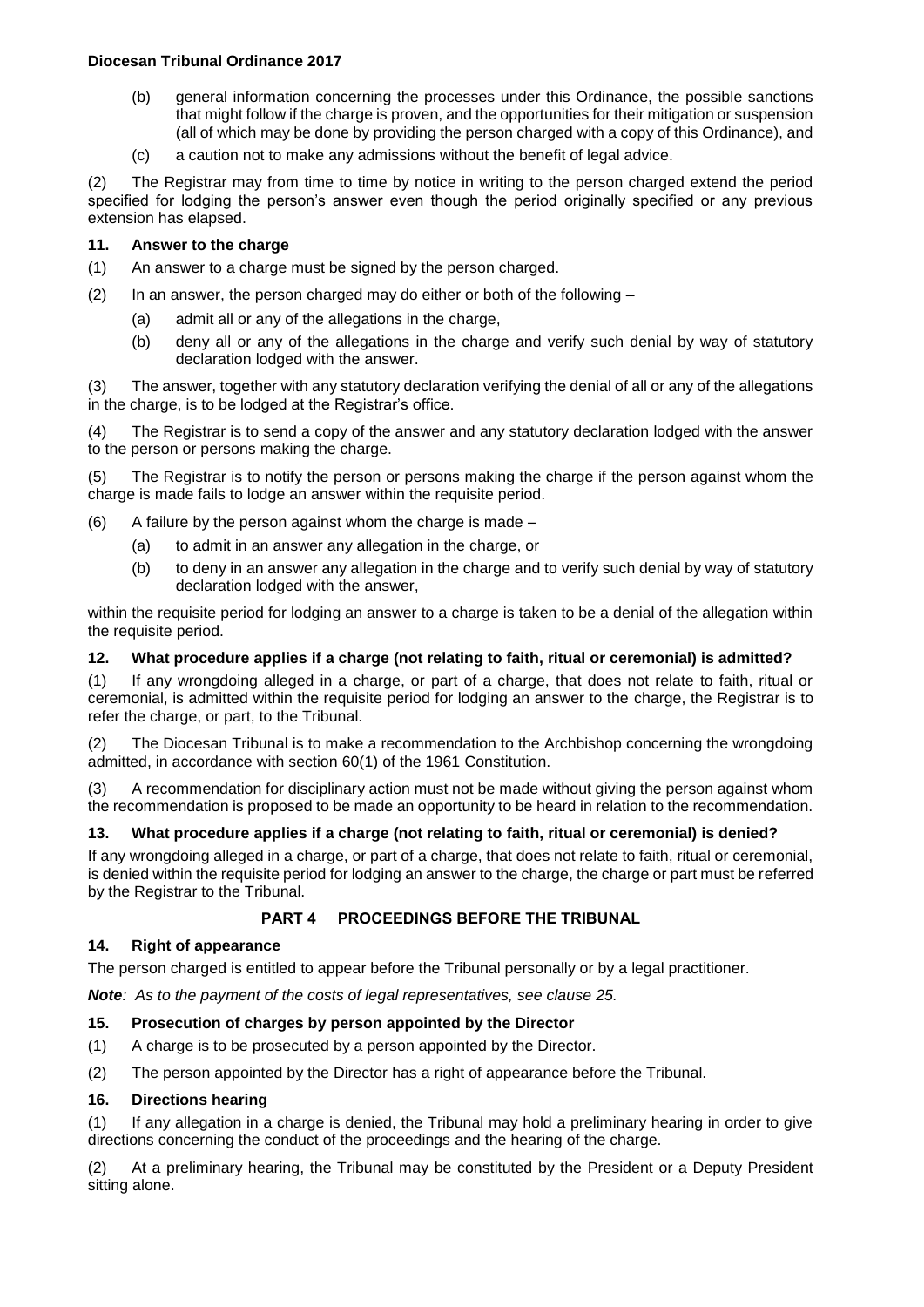#### **17. What happens if the person against whom the charge is made does not appear before the Tribunal?**

If the person against whom a charge is made does not appear before the Tribunal, the Tribunal may hear the charge in the person's absence.

## **18. Public hearing**

- (1) A charge is to be heard in public.
- (2) However, the President or, in the absence of the President, the Deputy President
	- (a) may, at any time, order that a charge, or a specified part of the proceedings before the Tribunal concerning a charge, is to be heard in private, and
	- (b) must order that a charge, or a specified part of the proceedings before the Tribunal concerning a charge, is to be heard in private if requested to do so by 2 other members of the Tribunal.

#### **19. Suppression of names**

(1) The Tribunal may order that the name of, or other information that could lead to the identification of the person charged, or a person who appears, or is reasonably likely to appear, before the Tribunal is not to be published or broadcast, except in such circumstances as the Tribunal may authorise.

(2) An order of the Tribunal does not apply to the publication of a report authorised or required under this Ordinance.

#### **20. Dismissal of charge**

The Tribunal may dismiss a charge if it is of the opinion that the delay in making the charge causes unfairness to the person against whom the charge is made.

#### **21. Amendment of charge**

(1) The Tribunal may permit or direct an amendment to the charge, the particulars of the charge or the answer to the charge.

(2) If an amendment is made to the charge, the particulars of the charge or the answer to the charge, the Registrar is to give notice of the amendment, as soon as practicable after it is made, to the person appointed under clause 15(1), the person charged and the person or persons making the charge.

## **22. Onus of proof**

A charge is required to be proved on the balance of probabilities.

## **What are the powers of the Diocesan Tribunal concerning the production of evidence?**

*Note: Section 9 of the Anglican Church of Australia Constitution Act 1961 and section 62 of the 1961 Constitution provide that, for the purpose of securing the attendance of witnesses and the production of documents and for the examination of witnesses on oath or otherwise, the Diocesan Tribunal is taken to be an arbitrator as referred to in the Commercial Arbitration Act 2010 (NSW) and has power to administer an oath or to take an affirmation from any witness and for the same purpose any party to a proceeding before it or any person permitted by it to submit evidence to it is taken to be a party to a reference or submission to arbitration within the meaning of the Commercial Arbitration Act 2010 (NSW).*

## **23. Other determinations in relation to complaints**

(1) In dealing with a charge which contains any allegation of Reportable Conduct, the Tribunal must before making any other determination or recommendation it is empowered to make, make a finding as to whether the person engaged in any or all of the conduct the subject of each such allegation.

In dealing with a complaint in respect of which information has been included on the National Register, the Tribunal must, after making any other declaration or recommendation that it is empowered to make, determine whether the complaint is false, vexatious or misconceived, or whether it is more likely than not that the subject-matter of the complaint did not occur.

## *Notes:*

*(1) Section 35(1) of the Child Protection (Working With Children) Act 2012 imposes a duty on a reportingbody (which includes the Anglican Church in New South Wales, including organisations of dioceses) to notify the Children's Guardian of the name and other identifying particulars of any child-related worker against whom the reporting body has made a finding that the worker has engaged in sexual misconduct committed against, with or in the presence of a child, including grooming of a child, or any serious physical assault of a child.*

*(2) If the Tribunal determines that the complaint is false, vexatious or misconceived or that it is more*  likely than not that the subject-matter of the complaint did not occur, any information about the complaint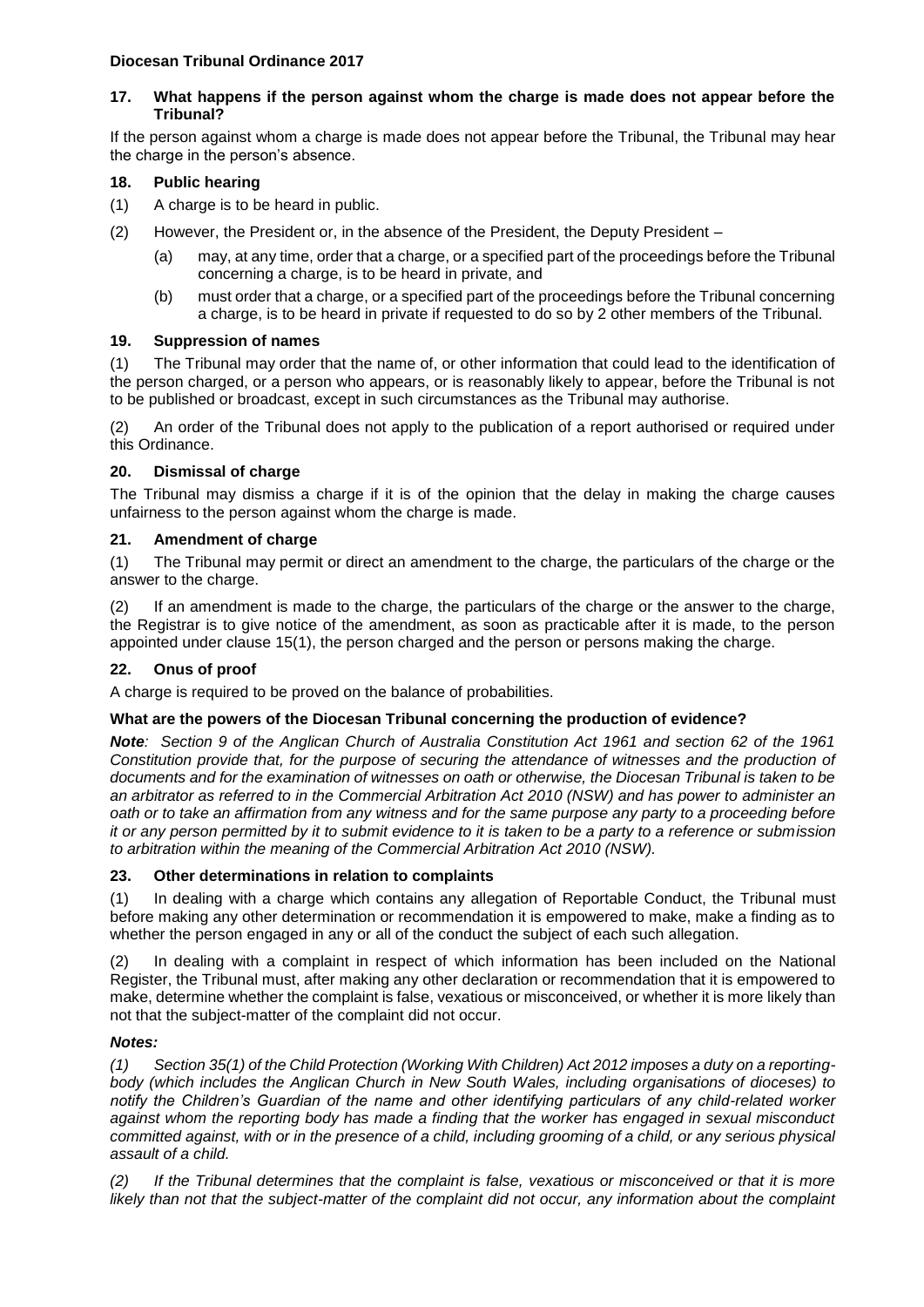*which has been included on the National Register may be removed from the Register under section 10(1) of the National Register Canon 2007 on the basis that it relates to a notifiable complaint which has been exhausted.*

#### **What recommendations may the Diocesan Tribunal make?**

*Note: Section 60(1) of the 1961 Constitution provides that the Diocesan Tribunal shall make such recommendation as it thinks just in the circumstances, but shall not recommend any sentence other than one or more of the following –*

- *• deposition from orders,*
- *• prohibition from functioning*
- *• removal from office*
- *• rebuke.*

*The Diocesan Tribunal's recommendation is made to the Archbishop.*

#### **What action may be taken by the Archbishop concerning the Diocesan Tribunal's recommendation?**

*Note: Section 60(2) of the 1961 Constitution provides that the Archbishop is to give effect to the Diocesan Tribunal's recommendation. However, if disciplinary action is recommended, the Archbishop may consult with the Diocesan Tribunal and in the exercise of his prerogative of mercy –*

- *• mitigate the disciplinary action, or*
- *• suspend its operation, or*
- *• mitigate the disciplinary action and suspend its operation.*

*In each case, the Archbishop is to pronounce the disciplinary action recommended even though he mitigates or suspends it.*

*If disciplinary action or mitigated disciplinary action has been suspended and remains suspended for 2 years, the disciplinary action has no operation after the 2-year period.*

#### **24. Report of finding**

(1) A determination of the Tribunal, and any recommendation made by the Tribunal, is to be contained in a report –

- (a) that sets out the Tribunal's findings on material questions of fact, and
- (b) that refers to any evidence or other material on which the Tribunal's findings were based, and
- (c) that gives the reasons for the Tribunal's determination.

(2) The Tribunal's report is to be given to the Archbishop, any other relevant church authority, the person or persons making the charge, the person charged and, subject to subclause (3), the Standing Committee.

(3) In making a report to the Standing Committee where the charge was not found to be proven, the Tribunal should not disclose the name of, or other information that could lead to the identification of, the person charged or a person who appeared before it.

#### **25. Costs**

(1) If the person against whom the complaint is made is represented by a legal practitioner, the Tribunal may order that the person's costs of the proceedings before the Tribunal are to be paid.

If the Tribunal makes such an order, the person's costs are to be paid by the Synod in accordance with the scale of costs approved for the time being by the Standing Committee on the recommendation of the Director.

#### **26. Recommendation as to payment of witnesses expenses**

The Tribunal may make a recommendation to the Director for the payment of the expenses, in an amount determined by the Tribunal, of any person who appeared as a witness before the Tribunal.

#### **27. Tribunal procedures**

The Tribunal may, subject to this Ordinance, the rules of procedural fairness and any rules made under clause 80, determine the procedures applicable for the hearing of a charge.

## **28. Rules**

The Archbishop-in-Council may make rules for the conduct of the business of the Tribunal.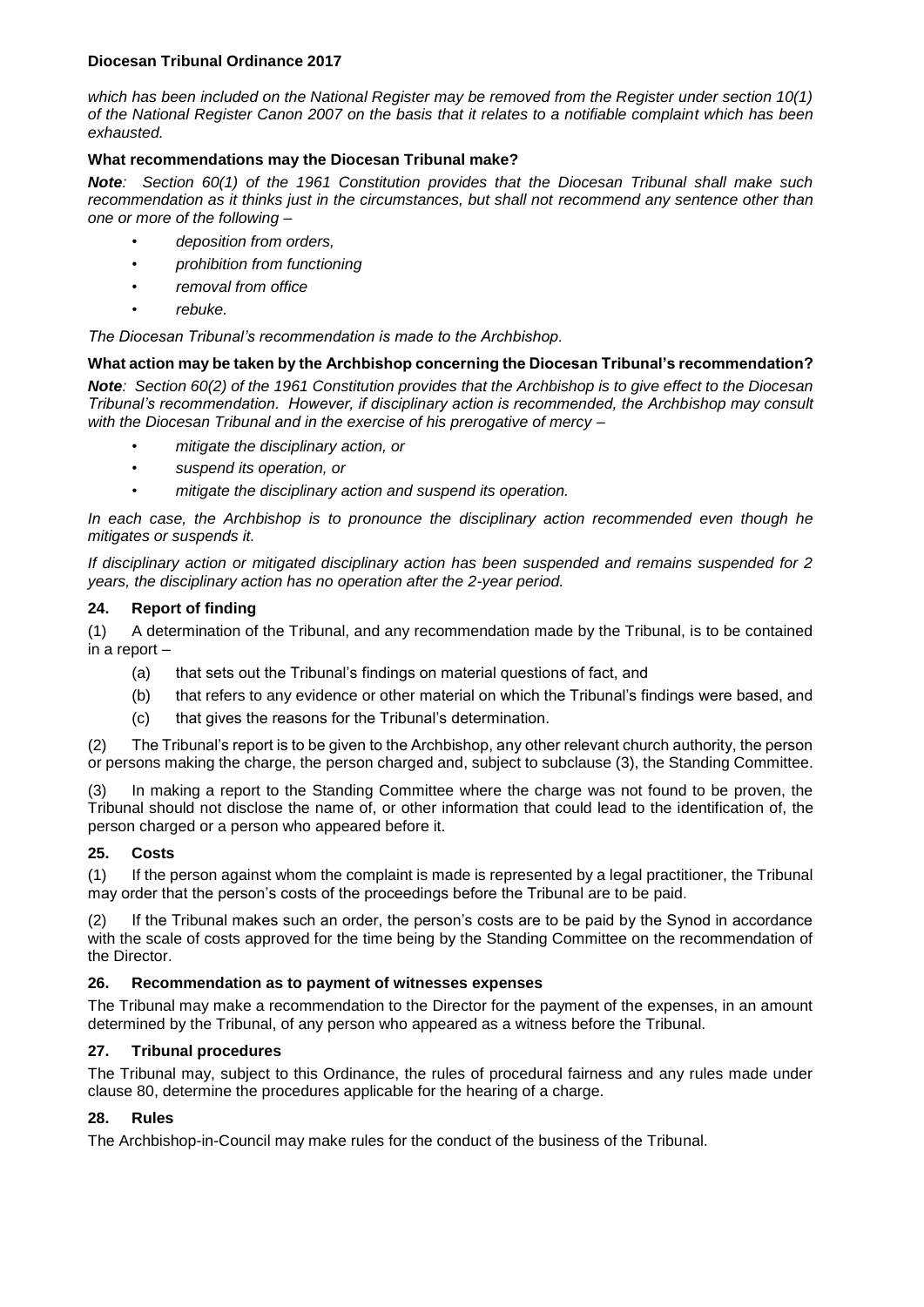#### **PART 5 REVIEW OF THE DECISION OF A TRIBUNAL**

#### **Can there be an appeal from a determination of the Diocesan Tribunal?**

*Note: Section 59(4) of the 1961 Constitution provides that –*

- *• the person who brings a charge before the Diocesan Tribunal, if dissatisfied with its determination or recommendation, or*
- *• the person against whom the charge is brought, if dissatisfied with the recommendation or the disciplinary action imposed on that recommendation,*

*may appeal to the Appellate Tribunal within 28 days after the making of the determination or recommendation, or the imposing of the disciplinary action, or within such further time as the President of*  the Appellate Tribunal may in writing allow. In the case of disciplinary action comprising the deprivation of *or suspension from office, the Archbishop may, on the lodging of the notice of appeal, if he sees fit, intermit the operation of the disciplinary action.*

*Section 60(4) of the 1961 Constitution provides that the provisions of the Constitution with respect to an appeal from a determination of the Diocesan Tribunal extend to and authorise an appeal from a recommendation or the imposition of disciplinary action but do not extend to a ruling of the Diocesan Tribunal of an interlocutory nature.*

*Section 57(2) of the 1961 Constitution provides that an appeal to the Appellate Tribunal is by way of rehearing.*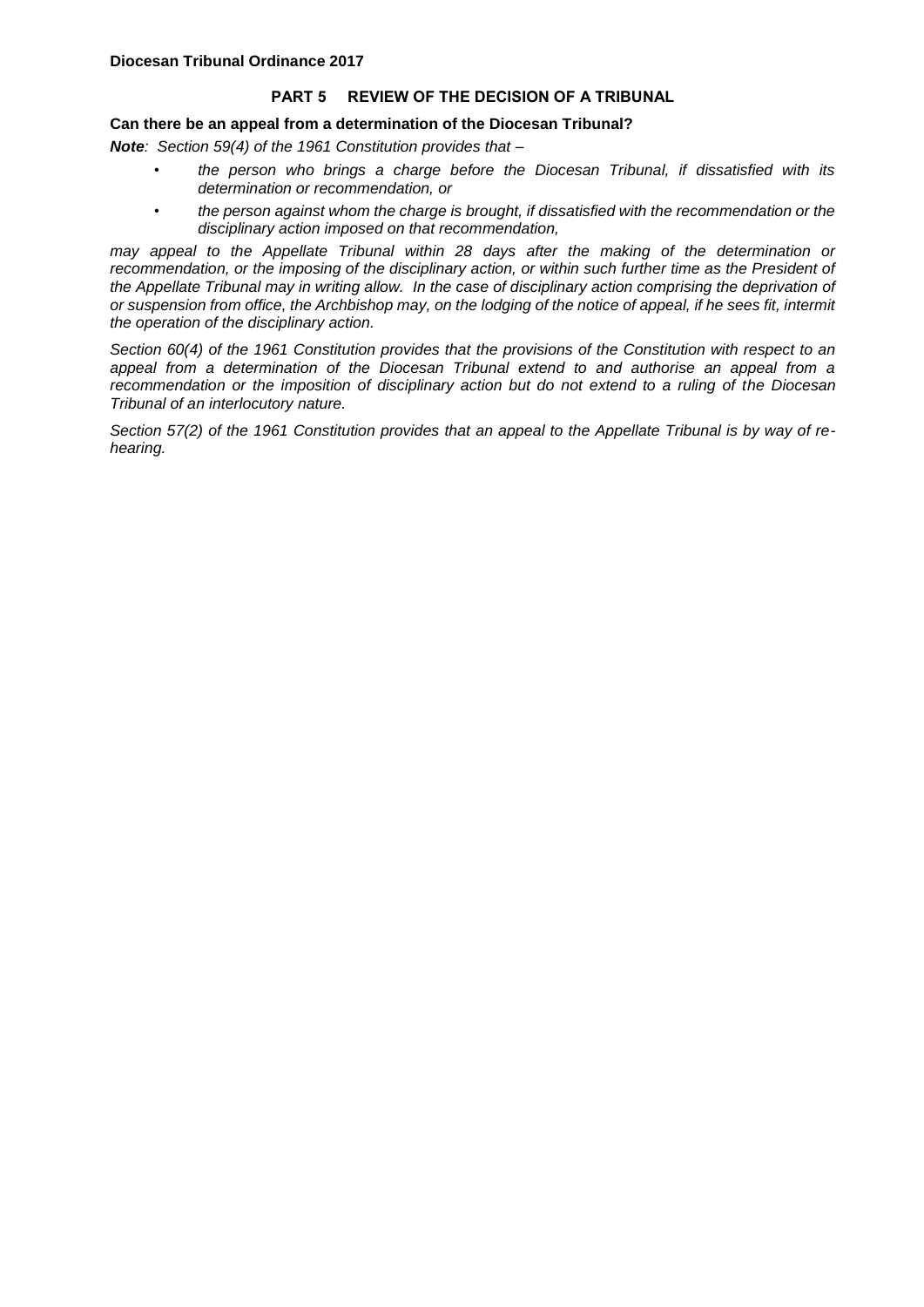# **CHAPTER 2**

## **BREACHES OF FAITH, RITUAL AND CEREMONIAL**

# **PART 1 CHARGES**

# **Against whom may a charge be made?**

*Notes:*

*(1) Section 54(2) of the 1961 Constitution provides that a charge in respect of a breach of faith, ritual or ceremonial may be made against –*

- *• a person licensed by the Archbishop, or*
- *• any other person in holy orders resident in the Diocese.*

*(2) Clause 3(3)(c) of the Church Ministry Ordinance 1993 makes the failure by a member of this Church (as provided in the 1902 Constitutions) to act in accordance with a provision of a Schedule to that Ordinance an offence. Clause 3(3)(b) of that Ordinance states that, for the purposes of section 54(2) of the 1961 Constitution, the provisions of each Schedule are each a matter of ritual, ceremonial or discipline (as the case may be).*

## **Who may make a charge?**

*Note: Section 54(3) of the 1961 Constitution provides that a charge in respect of a breach of faith, ritual or ceremonial may be made by –*

- *• a person appointed by the Archbishop, or*
- *• 5 adult communicant members of this Church resident within the Diocese.*

*However, if the charge is made against the incumbent of a parish with respect to a breach alleged to have been committed in the parish, the 5 adult communicant members must be bona fide parishioners of the parish.*

## **29. Making of charges generally**

Except as provided by this Chapter, Parts 3 and 4 of Chapter 1 apply to a charge in respect of a breach of faith, ritual or ceremonial in the same way as those Parts apply to a charge for other wrongdoing.

#### **30. Is there a time limit to the making of a charge?**

A charge in respect of a breach of faith, ritual or ceremonial must be made within one year after the alleged commission of the breach.

## **PART 2 THE BOARD OF ENQUIRY**

#### **Reference of charges to the Board of Enquiry**

*Note: Section 54(3) of the 1961 Constitution provides that, before any charge relating to faith, ritual or ceremonial is heard by the Diocesan Tribunal, it must be referred to the Board of Enquiry appointed by this Ordinance. The charge may proceed to a hearing if the Board allows it as a charge that is proper to be heard.*

## **31. The role of the Board of Enquiry**

(1) The Board of Enquiry is to inquire into a charge or part referred to it in order to determine if the charge or part is one that is proper to be heard by the Diocesan Tribunal.

(2) Evidence and representations before the Board of Enquiry are to be given by means of written statements or statutory declarations.

- (3) For the purpose of enabling the Board of Enquiry to exercise its functions under this clause it, may  $-$ 
	- (a) require the person or persons making the charge or invite the person charged to provide, by statutory declaration, information concerning the charge, and
	- (b) permit or direct an amendment to the charge or the particulars of the charge or the answer to the charge.

(4) A person who provides a statutory declaration may consent to it being given to any other party. If consent is not given, the Board of Enquiry may disregard the contents of the statutory declaration.

(5) If an amendment is made to the charge, the particulars of the charge, or the answer to the charge, the Registrar is to give notice of the amendment, as soon as practicable after it is made, to the person charged and to the person or persons making the charge.

(6) The Board of Enquiry may dismiss a charge if it is of the opinion that the delay in making the charge causes unfairness to the person charged.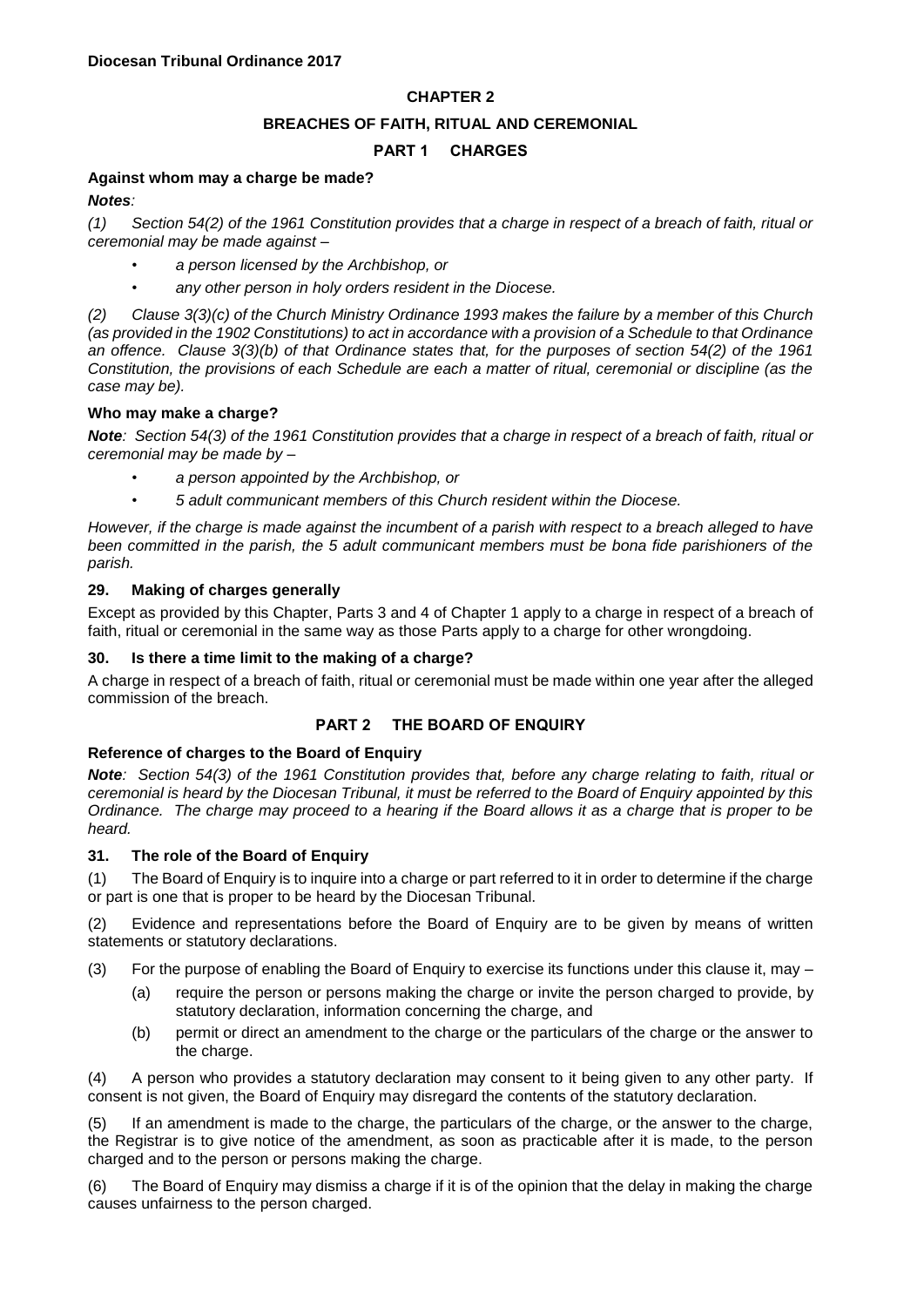# **32. Report of the Board of Enquiry**

After inquiring into a charge or part of a charge referred to it, the Board of Enquiry is to report in writing to the Registrar whether or not it is of the opinion that the charge or part thereof is a charge that is proper to be heard by the Diocesan Tribunal.

# **33. Finding that the charge is a charge that is proper to be heard**

(1) If a majority of the members of the Board of Enquiry report to the Registrar that they are of the opinion that the charge or part thereof the charge is a charge that is proper to be heard by the Diocesan Tribunal, the Registrar is -

- (a) to forward the documents relating to the charge and the reports of the members of the Board of Enquiry to the Diocesan Tribunal, and
- (b) to fix a date, time and place for the hearing of the charge or part thereof, and
- (c) to serve notice of the date, time and place fixed for the hearing on the person or persons making the charge and the person charged –
	- (i) personally, or
	- (ii) by posting it in a letter addressed to the person or persons at the residential address of the person or persons last known to the Registrar.

(2) The date fixed for the hearing of a charge or part of a charge must not be less than 30 days after the date of the Registrar's notice.

# **34. Finding that the charge is not a charge that is proper to be heard**

(1) If a majority of the members of the Board of Enquiry report to the Registrar that they are of the opinion that the charge or part of the charge is not a charge that is proper to be heard by the Diocesan Tribunal, the Registrar is to send a copy of the reports of the members of the Board of Enquiry to the person or persons who made the charge and the person charged.

(2) No further proceedings may be taken in relation to a charge or part of a charge to which this clause applies.

(3) However, this clause does not prevent another charge being made against the same person.

# **35. Report to Archbishop**

The Registrar is to provide a copy of each report made to the Registrar under this Part to the Archbishop.

## **Can there be an appeal from a determination of the Diocesan Tribunal?**

*Note: Section 54(4) of the 1961 Constitution provides that in matters involving any question of faith, ritual, ceremonial or discipline an appeal lies from the determination of the Diocesan Tribunal to the Appellate Tribunal.*

*Section 59(4) of the 1961 Constitution provides that –*

- *• the person who brings a charge before the Diocesan Tribunal, if dissatisfied with its determination or recommendation, or*
- *• the person against whom the charge is brought, if dissatisfied with the recommendation or the disciplinary action imposed on that recommendation,*

*may appeal to the Appellate Tribunal within 28 days after the making of the determination or*  recommendation, or the imposing of the disciplinary action, or within such further time as the President of *the Appellate Tribunal may in writing allow. In the case of disciplinary action comprising the deprivation of or suspension from office, the Archbishop may, on the lodging of the notice of appeal, if he sees fit, intermit the operation of the disciplinary action.*

*Section 60(4) of the 1961 Constitution provides that the provisions of the Constitution with respect to an appeal from a determination of the Diocesan Tribunal extend to and authorise an appeal from a recommendation or the imposition of disciplinary action but do not extend to a ruling of the Diocesan Tribunal of an interlocutory nature.*

*Section 57(2) of the 1961 Constitution provides that an appeal to the Appellate Tribunal is by way of rehearing.*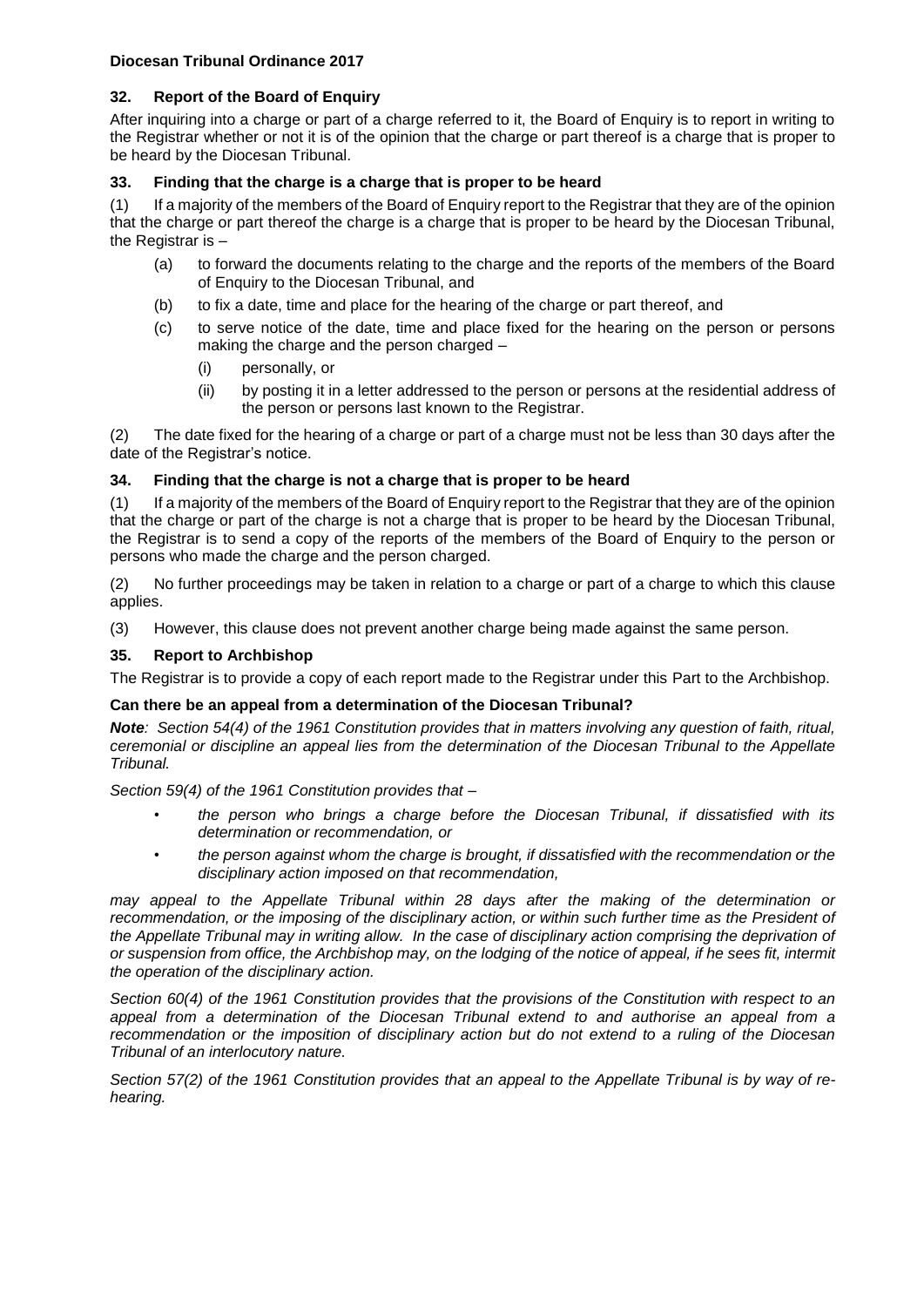# **CHAPTER 3**

# **ADMINISTRATION**

# **PART 1 TRIBUNAL**

#### **Who are the members of the Tribunal?**

*Note: Section 54(1) of the 1961 Constitution provides that the Diocesan Tribunal is to consist of –*

- *a president (who is to be the Archbishop) or a deputy president appointed by the Archbishop, and*
- *not less than 2 other members as may be prescribed by ordinance of the Synod of the Diocese.*

# **35. Archbishop's appointment of the Deputy President**

(1) A person is qualified for appointment as the Deputy President if the person is an experienced lawyer.

(2) The appointment by the Archbishop of the Deputy President is to be in writing signed by the Archbishop.

(3) The appointment continues until it is revoked in writing by the Archbishop unless the appointment is expressed to be for the purpose of hearing a particular charge or charges or for a specified period of time.

## **36. Constitution of the Tribunal for the purpose of hearing and determining a charge**

(1) Subject to subclauses (2) and (3), for the purpose of hearing and determining a charge the Tribunal is to be constituted by –

- (a) the President or the Deputy President, and
- (b) one member of the Tribunal who is a member of the clergy appointed by the Registrar, and
- (c) one member of the Tribunal who is a lay person appointed by the Registrar.

(2) For the purpose of hearing and determining a charge alleging an offence of child abuse or sexual abuse or an offence under clause 10, the Tribunal is to include at least one man and one woman.

(3) For the purpose of hearing and determining a charge alleging a breach of faith, ritual or ceremonial, the Tribunal may be constituted by all its members.

(4) Nothing in this clause affects clause 16.

## **37. Election of members**

(1) During the first session of each Synod, the members of Synod voting collectively are to elect 5 members of the clergy, each of whom has been a member of the clergy for not less than 10 years, and 5 lay persons to be members of the Tribunal.

(2) The members of the Tribunal elected by the Synod must include at least two experienced lawyers and at least two men and two women.

## **38. Term of office**

(1) An elected member of the Tribunal holds office until the member's successor is elected or until the office is vacated.

(2) However, if a member's successor is elected after the Tribunal has commenced hearing a charge and before the Tribunal's recommendation concerning the charge is made, the member continues to hold office until the recommendation is made.

## **39. Casual vacancies**

The office of an elected member of the Tribunal is vacated if –

- (a) the member
	- (i) dies, or
	- (ii) resigns by notice in writing given to the Diocesan Secretary, or
	- (iii) becomes mentally incapacitated, or
	- (iv) becomes an insolvent under administration, or
	- (v) ceases to reside permanently in the Diocese, or
- (b) the Standing Committee declares, by resolution with a majority of not less than two-thirds of the members of the Standing Committee present and entitled to vote, the member's office to be vacated because of the member's refusal, neglect or inability to perform functions as a member or because of any other reason so declared.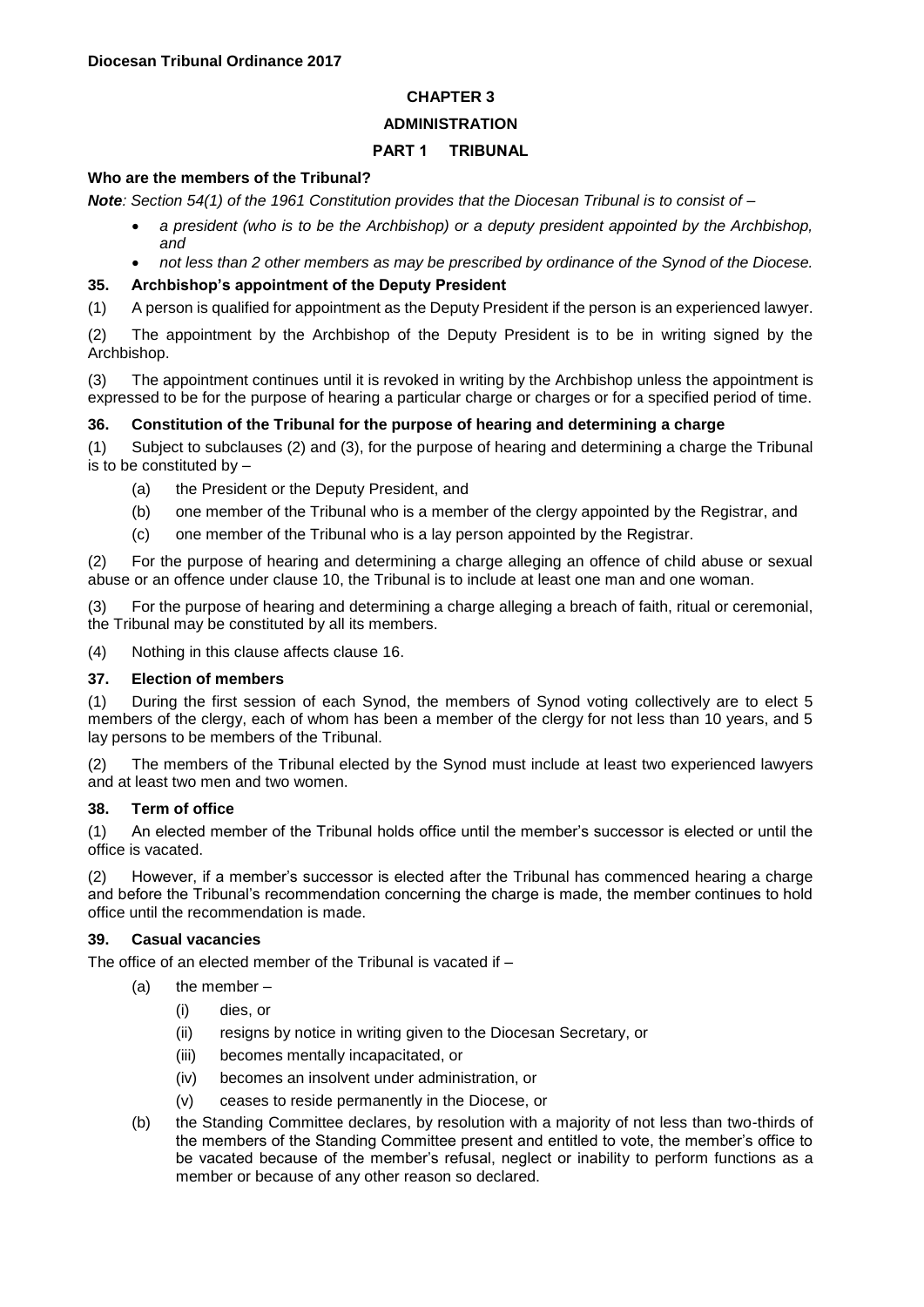#### **40. How are casual vacancies filled?**

(1) The Standing Committee is to appoint a member of the clergy or a lay person (as the case requires) to fill a casual vacancy in the office of an elected member of the Tribunal.

(2) A person appointed under this clause holds office for the balance of his or her predecessor's term of office, subject to clauses 38(2) and 39.

#### **41. Ineligibility of members of the Board of Enquiry**

A person who is a member of the Board of Enquiry is not eligible to be a member of the Tribunal.

#### **42. Disqualification of certain members from hearing charges**

(1) An elected member is disqualified from hearing a charge that concerns the member or where the member is the person or a person who has made a charge.

(2) If an elected member is disqualified under this clause, a person is to be appointed for the purpose only of hearing the particular charge in the same way as if the disqualified member had vacated office.

#### **43. Decision of the Tribunal**

A decision supported by a majority of the votes of the members who constitute the Tribunal is a decision of the Tribunal.

#### **44. Voting on certain questions of evidence or procedure**

The President or, in the absence of the President, the Deputy President has a casting vote as well as a deliberative vote if voting on a question of evidence or procedure is equal.

## **PART 2 BOARD OF ENQUIRY**

#### **45. Election of members**

During the first session of each Synod, the members of Synod voting collectively are to elect 1 member of the clergy and 2 lay persons to be members of the Board of Enquiry.

#### **46. Appointment of members**

(1) The Archbishop is to appoint 1 member of the clergy and 1 layperson to be members of the Board of Enquiry.

(2) Each appointment is to continue until revoked in writing by the Archbishop unless the appointment is expressed to be for the purpose of hearing a particular charge or charges or for a specified period of time.

## **47. Term of office**

(1) A member of the Board of Enquiry holds office until the member's successor is appointed or elected or until the office is vacated.

However, if a member's successor is appointed or elected after the Board of Enquiry has commenced an inquiry into a charge or part of a charge and before the Board of Enquiry's report of its inquiry is made, the member continues to hold office until the report is made.

## **48. Casual vacancies**

The office of a member of the Board of Enquiry is vacated if –

- (a) the member
	- (i) dies, or
	- (ii) resigns by notice in writing to the Diocesan Secretary, or
	- (iii) becomes mentally incapacitated, or
	- (iv) becomes an insolvent under administration, or
	- (v) ceases to reside permanently in the Diocese, or
- (b) in the case of a member elected by Synod, the Standing Committee declares, by resolution with a majority of not less than two-thirds of the members of the Standing Committee present and entitled to vote, the member's office to be vacated because of the member's refusal, neglect or inability to perform functions as a member or because of any other reason so declared, or
- (c) in the case of a member appointed by the Archbishop, the Archbishop revokes the appointment.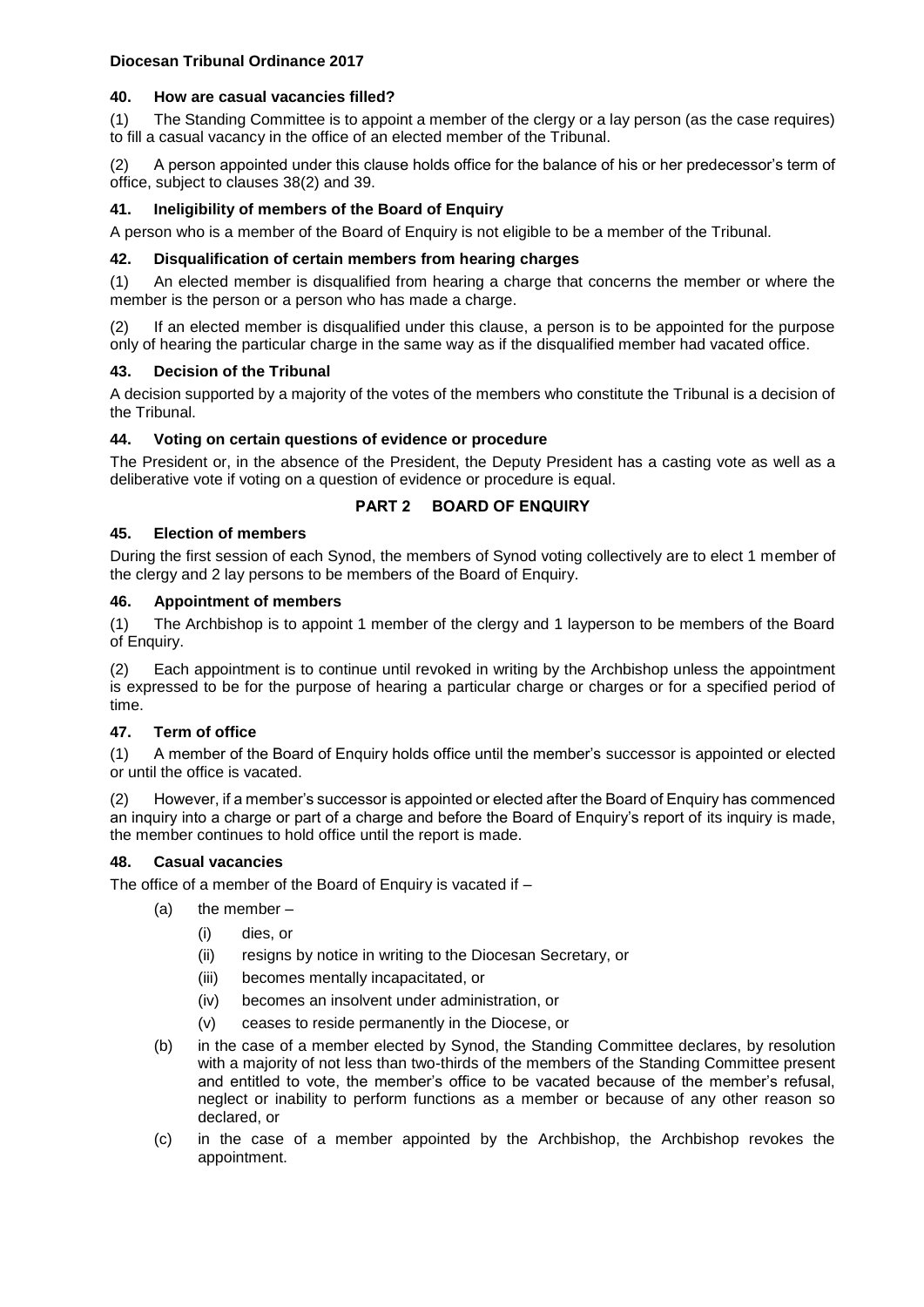#### **49. How are casual vacancies filled?**

(1) In the case of a person elected by Synod, the Standing Committee is to appoint a member of the clergy or a lay person (as the case requires) to fill a casual vacancy in the office of a member of the Board of Enquiry.

(2) A person appointed under this clause holds office for the balance of his or her predecessor's term of office, subject to clauses 48(2) and 49.

#### **50. Disqualification of certain members from inquiring into charges**

(1) A member is disqualified from inquiring into a charge or part of a charge that concerns the member or where the member is the person or a person who has made the charge.

(2) If a member is disqualified under this clause, a person is to be appointed for the purpose only of inquiring into the particular charge or part of the charge in the same way as if the disqualified member had vacated office.

## **51. Quorum**

The quorum for a meeting of the Board of Enquiry is 3 members, one of whom is a member of the clergy and two of whom are lay persons.

# **52. Commencement**

Except for this clause, this Ordinance commences on the date determined under clause 113 of the *Ministry Standards Ordinance 2017*.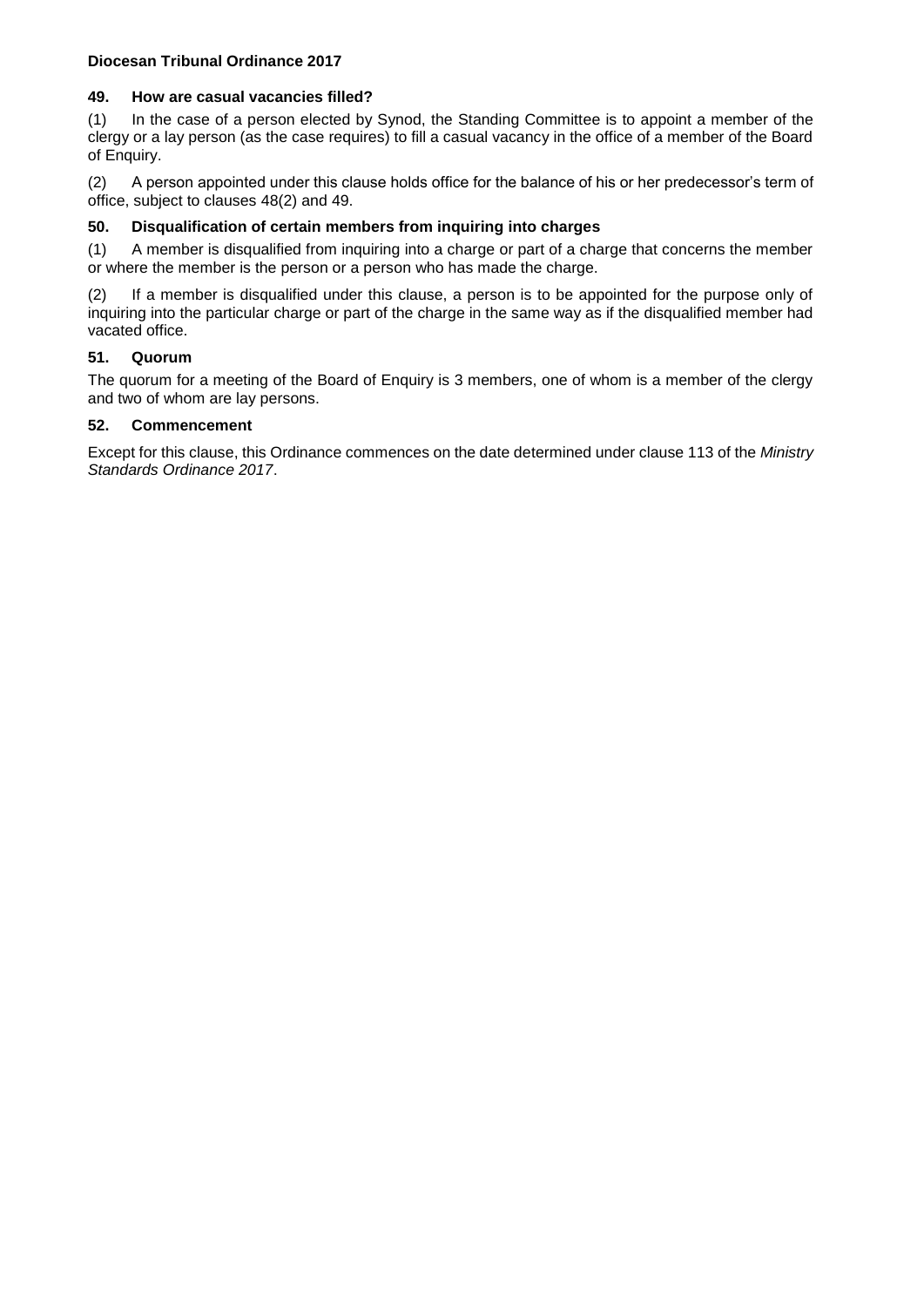## **SCHEDULE 1**

#### **Diocesan Tribunal Charge**

# **(Made by a person appointed by the Archbishop)**

I, and of the Contract of the Arch bishop of the Arch bishop of the Arch bishop of the Arch bishop of Sydney under clause 4 of the *Diocesan Tribunal Ordinance 2017*, claim that  $\mathsf{of}$  ,

being one or more of the following:

- a person licensed by the Archbishop of Sydney
- \* a person in holy orders resident in the Diocese of Sydney<br>\* a mamber of the element the est of whom which gave rise to
- a member of the clergy, the act of whom which gave rise to this charge occurred in the Diocese of **Sydney**
- \* a member of the clergy who was licensed by the Archbishop of Sydney or was resident in the Diocese of Sydney within 2 years before this charge was laid
- \* a member of the clergy who is in prison as a convicted person at the time this charge is laid, but within 2 years before such imprisonment was licensed by the Archbishop of Sydney or was ordinarily resident in the Diocese of Sydney,

has committed

- \* the following offence, namely
	- a breach of faith/ritual/ceremonial/discipline

(*\* delete whichever are not applicable*)

particulars of which are:

Signed:

Date:

The address at which documents may be served on the person making this charge is:

----------------------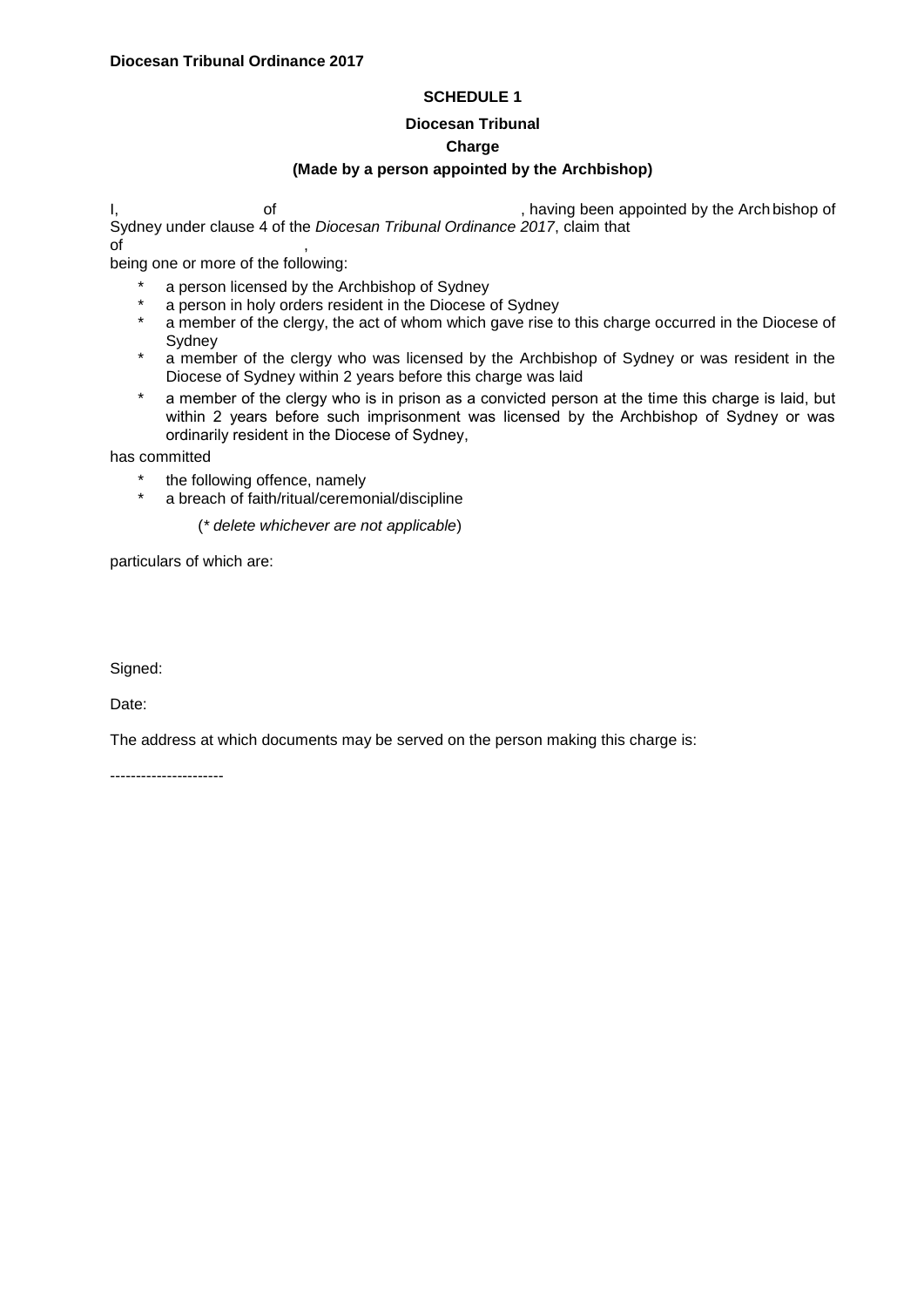#### **SCHEDULE 2**

#### **Diocesan Tribunal**

#### **Charge**

**(Made by 5 adult communicant members of the Church resident within the Diocese except where the charge is against an incumbent of a parish and relates to a breach of faith, ritual or ceremonial alleged to have been committed in the parish)**

We,

| 1. | of |
|----|----|
| 2. | of |
| 3. | of |
| 4. | of |
| 5. | of |

being adult communicant members of the Anglican Church of Australia (within the meaning of the Anglican Church of Australia Constitution Act 1961) resident within the Diocese of Sydney claim that

- of , being
- \* a person licensed by the Archbishop
- \* a person in holy orders resident in the Diocese of Sydney

has committed a breach of faith/ritual/ceremonial/discipline (*\*delete whichever is not applicable*) particulars of which are:

Signed:

Date:

The address at which documents may be served on the persons making this charge is:

----------------------